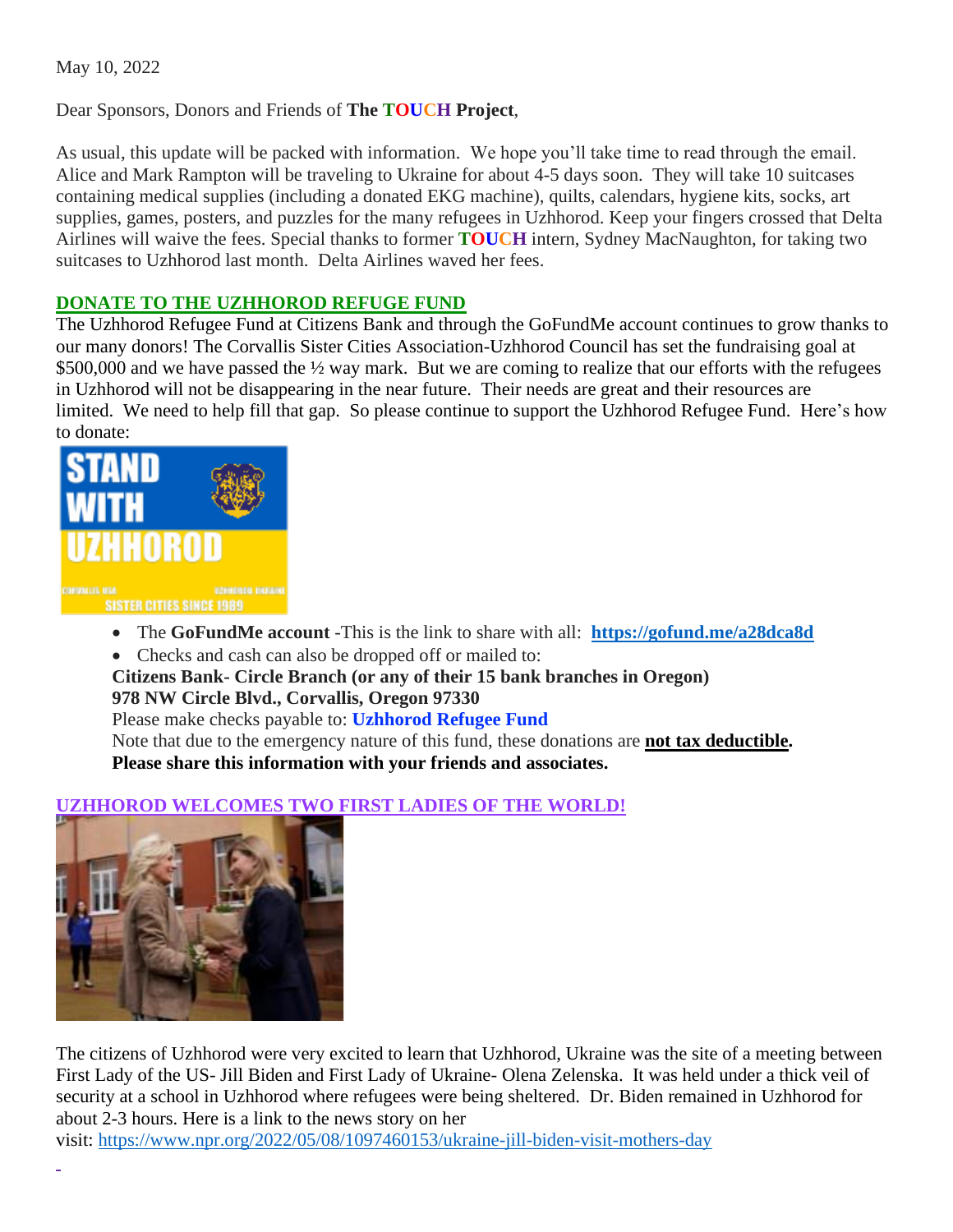## **REPORT ON UZHHOROD REFUGEE FUND TEAM IN UZHHOROD AND THEIR EFFORTS**

### **Here's the latest update from our team in Uzhhorod and compiled by Vasya Chubar:**

Please find a general overview of what has been done by the URF (Uzhhorod Refuge Fund) Team in Ukraine during the month of April. Sometimes we outline a project that covers several if not all shelters, the other times it can be an individual approach with a shelter that has unique or specific requests and needs.

#### **Current background:**

The situation in Ukraine changes very quickly. We are doing fine though our region is not safer than other parts of Ukraine. Air-raid sirens have become the norm, going off day and night. A few days ago, Volovets, a town in our region of Zakarpattia, was bombed. There is no safe spot in Ukraine any more.

The number of refugees arriving at our town has dropped because the majority have gone abroad, others settled in Uzhhorod, and there are almost no vacant places for the newcomers to settle. There are no crowds of refugees at the railway stations nor at check points on the border. We may observe a wave of return migration when some of the refugees go back home to Ukrainian territories which are being liberated from invaders. Refugees may arrive from areas that are currently under russian assault or those who failed to settle abroad and lack financial support due to policies in different EU countries may return to Ukraine. It is estimated that at least 100,000 displaced persons are settled in the Uzhhorod area now.

### **Supplies provided with Uzhhorod Refugee Funds:**

**Cleaning sets/Drying racks-**The most common request from refugees was fulfilled- drying racks and cleaning sets consisting of buckets, brooms and mops. 70 drying racks and 62 cleaning sets were distributed among the 10 largest shelters. The project was completed by two new volunteers on our team- Mark and Sasha, a young couple who relocated with their young daughter Emmy from Irpin, near, sadly, Bucha. Mark and Sasha also edited videos of the distribution of supplies that have been shared on local media. Total cost of this project was approximately \$1280 USD.

### **Cookware (pots, pans, kettles) and deep plates and mugs:**

Cookware and dishes were also frequently requested items. We didn't want to go with single-use items, therefore we opted for a more sustainable solution. Up to seven large shelters received pots and pans for cooking as well as plates and cups to serve meals. The project was completed by volunteers Maria Kron and Volodymyr with assistance from Vasya. Total cost of the project - \$2120 USD.



### **Electric appliances** for **several other shelters:**

We had several requests for electric appliances from a couple of shelters. A microwave, two electric kettles and two refrigerators were purchased earlier by Randy and Sabra Killen and were delivered to the shelters. Two new boilers, four refrigerators and two high volume washing machines were also purchased. The project was completed by Maria Kron, Volodymyr, Vasya and occasional assistance with deliveries by other volunteers. Total cost of the project –\$2250 USD.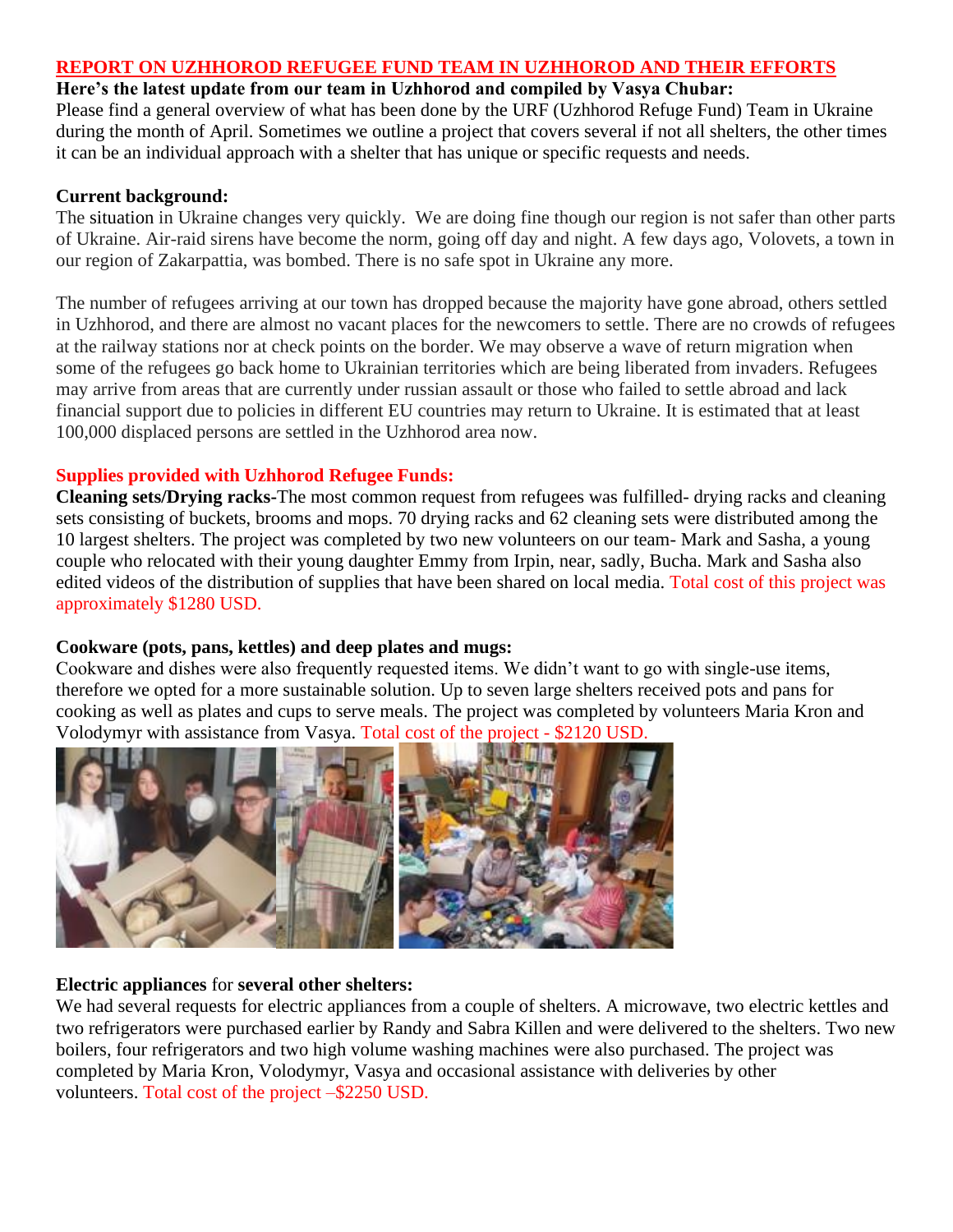## Here's a link to watch about the distribution of some of these

items: [https://photos.google.com/share/AF1QipNi8z9uZMFmfUVtW9LgXdVK0iwwuYbZI8jUZA2jT21sTyd](https://photos.google.com/share/AF1QipNi8z9uZMFmfUVtW9LgXdVK0iwwuYbZI8jUZA2jT21sTydM4NFkGziKbN7AgNPd5A/photo/AF1QipPLaJZnYGD0MgKgJh_oOmZlWdUaiHfQ_AQ_ylbE?key=Wk9aMWtSSXkyQ1ZFYV93ZDdvNFdLX2FhYXU2Z1BR) [M4NFkGziKbN7AgNPd5A/photo/AF1QipPLaJZnYGD0MgKgJh\\_oOmZlWdUaiHfQ\\_AQ\\_ylbE?key=Wk9aM](https://photos.google.com/share/AF1QipNi8z9uZMFmfUVtW9LgXdVK0iwwuYbZI8jUZA2jT21sTydM4NFkGziKbN7AgNPd5A/photo/AF1QipPLaJZnYGD0MgKgJh_oOmZlWdUaiHfQ_AQ_ylbE?key=Wk9aMWtSSXkyQ1ZFYV93ZDdvNFdLX2FhYXU2Z1BR) [WtSSXkyQ1ZFYV93ZDdvNFdLX2FhYXU2Z1BR](https://photos.google.com/share/AF1QipNi8z9uZMFmfUVtW9LgXdVK0iwwuYbZI8jUZA2jT21sTydM4NFkGziKbN7AgNPd5A/photo/AF1QipPLaJZnYGD0MgKgJh_oOmZlWdUaiHfQ_AQ_ylbE?key=Wk9aMWtSSXkyQ1ZFYV93ZDdvNFdLX2FhYXU2Z1BR) (you may need to copy and paste this link)

# **200 Hygiene Kits for Refugees:**

We are hoping that a grant application from The **TOUCH** Project to the Mission Endowment Committee of the Valley Community Presbyterian Church is approved for items to make 200 hygiene kits. Sydney MacNaughton brought drawings in a suitcase from Corvallis school children that will be placed in each kit. If approved, the kits will be distributed among the new refugees at one of the regular evacuation trains that arrive in Uzhhorod. Vasya oversaw the project and the kits packed by Maria and Arpad Kron's children and their friends. Total cost  $-$  \$1500.

# **Medical center for refugees:**

Dr. Pavlo Kolesnyk is working hard to organize a well-coordinated medical center for refugees. A facility near Uzhhorod at the volunteer and humanitarian aid center called "Owl's Nest" was opened. A general practitioner, a nurse and an intern have shifts at the medical center examining and consulting refugees. Total expenses for purchases of medication, equipment needed, and small stipends for the staff came to approximately \$3203.

In addition, medical help for the refugees is being offered by Dr. Kolesnyk's team at the medical site in the Children's Hospital. The main problem with this site is that it is a small room. But during the last 4 weeks, 300 refugees came to this site for the following reasons: medical problems, needs in medications, referrals, etc. The doctors (some of them temporarily relocated from Eastern Ukraine) and Uzhhorod National University's Family Practice resident physicians are organized in pairs which helps provide hands-on training for residents. There is also a pharmacist who sorts the medication for free distribution. The receptionist is a refugee student from Irpin who accepts calls and schedules appointments by phone. "Word-of-Mouth" proved to be the best way of getting information to the refugees about this medical check point. Other services being offered by this medical site are:

- 1. Well-organized E-system of registration
- 2. Ability to chat with the staff on the Telegram channel
- 3. Opportunity for patients to make 30-minute appointments between 9:00 am-4:00 pm.
- 4. Volunteer specialists who consult online or give personal consultations of some patients if needed.

Dr. Kolesnyk is now working to provide high quality family medical services to the refugees with clinical diagnosis, prevention, screening, chronic disease care etc. He has received support from international colleagues from all over the world to create an INTERNATIONAL FAMILY MEDICINE CLINIC that would serve refugees. This clinic could provide refugee doctors with employment and health care services for the refugees. The proposed clinic would be located close to five major refugee shelters in Uzhhorod. Corvallis Sister Cities Association is looking into how the Uzhhorod Refugee Fund can be used to support this clinic.

# **Future Ideas from URF Team:**

• We hope to update the current list of existing shelters in Uzhhorod, they pop-up like mushrooms after the rain. Thus, new requests and needs might arise. Maybe developing a webpage or other media resource with all the available and up-to-date information for refugees.

• At the same time, many refugees are being redirected to shelters in Uzhhorod suburbs and neighboring territorial communities. Maybe it makes sense to look at those territories as well.

• Meanwhile, we are looking for the best possible options to buy 200+ sets of bed linen.

• We constantly get requests to help furnish the rooms and kitchens in dormitories (often simple wardrobe closets, chairs, tables or kitchen furniture). It can be a complex long-term project; therefore, we'll be looking for a carpenter who can consult us and then actually implement the project. We might start with a pilot project of furnishing ten rooms in a dormitory with wardrobe closets.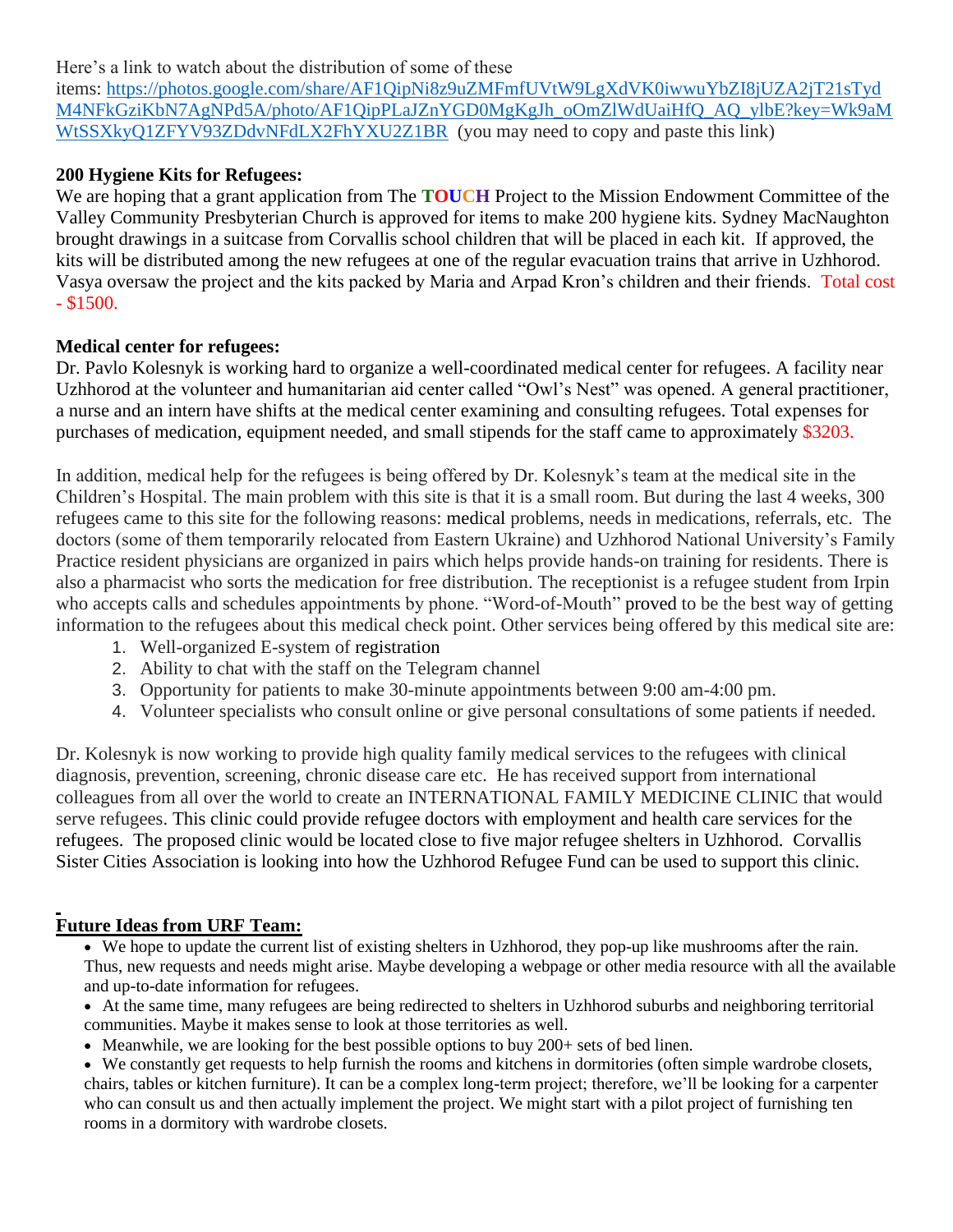- The Palace of Youth, also a shelter for 175 persons, is arranging daily workshops and training for children and teenagers. They ask for all sorts of supplies. We plan to support this idea through a partnership on a regular basis on the condition that children from other shelters will be able to attend the events.
- We are also looking at potential other activities for refugee children including art classes, workshops, athletics, dancing, sporting events

### **REPORT FROM RANDY AND SABRA KILLEN**

*"On February 24 we heard on the news that Ukraine had been attacked. After the shock of learning about the invasion, our thoughts turned to what can we do to help. Corvallis Sister Cities Association had begun setting up*  ways to financially donate to our sister city Uzhhorod. Friends, family, churches, and people we didn't even know, *began to contact us on how to help. With news changing by the hour, we decided to go to Ukraine. We started collecting much needed medical supplies, hygiene items for refugees, thermals for soldiers, artwork for Ukrainian children that have been displaced, and letters/cards for our TOUCH children that have a sponsor. Items began to appear at our door and mailbox.* 

*We collected supplies to fill 10 bulging suitcases, plus our 2 carry-ons, a large backpack, my purse (that exceeded its weight limit a little- ok, by a lot) and blankets that we hand carried over. A BIG shout out to Delta airlines for waiving ALL fees for extra baggage. We flew from Portland to Amsterdam to Budapest. We rented a van and drove to Slovakia to the Ukrainian border that night. There we met Ruslana who picked up our 10 suitcases and drove them across the border to Uzhhorod. We stayed in Slovakia the next few days buying supplies like refrigerators, washing machines, irons, electric water kettles, food, microwaves, bedding, and mattresses. Each time Ruslana would cross the border and pick up the supplies to take to Uzhhorod. After a few days we decided it was safe enough to go to Ukraine. We visited Valentina at the New Family center that is taking on orphaned refugees. Oksana, principal at Public School #14 that has become a refugee center for families. Ira at the Rehabilitation Center showed us now the Center is now hosting families with a member with disabilities. Then we visited the Pavlovo Farm Home with mama Maria and the girls. Their home is also being shared with refugee families. All have big hearts and care deeply for each other. The city of Uzhhorod is extremely overcrowded, but has welcomed all those that have come to them. We saw sadness, anger, frustration, broken hearts, and hope. Thanks to all those that helped contribute. We were asked many times if Americans know about the invasion to Ukraine. We were able to answer yes, we know, and we care for you. Because of generous donations from a \$5,000 gift, to a child's beautiful artworkwe were all able to connect with each other during this difficult time to bring a spark of hope to those that needed it."* Sabra and Randy

# THANK YOU, KILLENS, FOR YOUR INGENUITY, DETERMINATION AND TIME/RESOURCES TO HELP THE CHILDREN OF UZHHOROD IN SO MANY WAYS!



Ukrainian youth receive drawings from Corvallis students.

# **UPDATES FROM DR. YURIY KOPYNETS**

Yuriy Kopynets is a former History Professor at Uzhhorod National University. Each day he compiles information about the war in the country and then writes about activities from every Oblast (state/region) in Ukraine. He sends this out to anyone who sends him an email [\(kopynets.yuriy@gmail.com\)](mailto:kopynets.yuriy@gmail.com) and asks to be included on his mailing list. He provides the information first in English and then repeats the same info in Ukrainian. Here are a few examples of what was sent out on a particular date regarding the Zakarpattia Oblast (or Transcarpathian Region). This is the Oblast where Uzhhorod is located: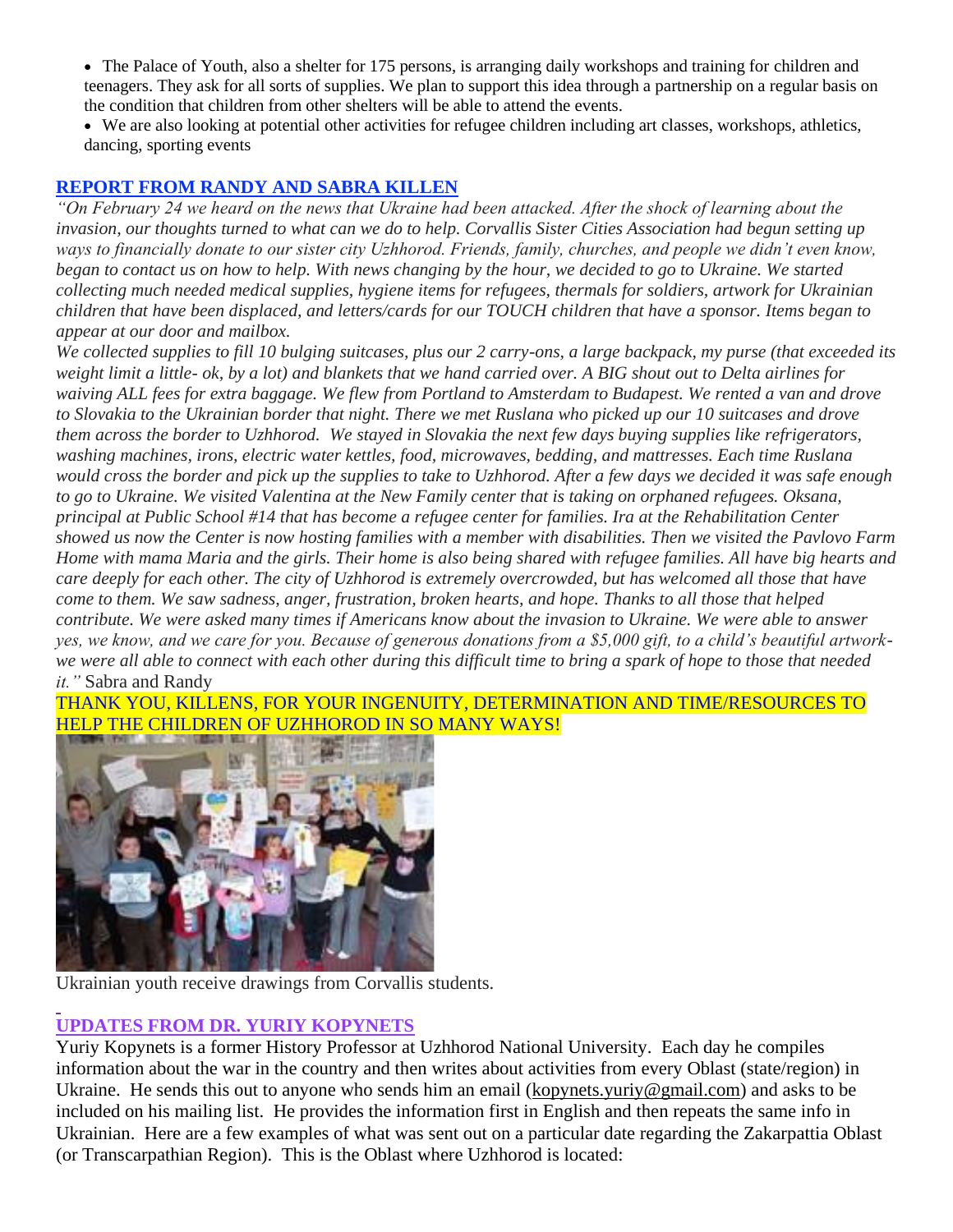# May 1, 2022-Zakarpattia Oblast

• Surveillance and analytics have been put in place to help law enforcement officers identify suspects and sabotage and reconnaissance groups in Zakarpattia Oblast. <http://www.mukachevo.net/ua/news/view/3523266>

• The Hungarian government has allocated another 200 million forints for the Hungary Helps program in Zakarpattia <https://goloskarpat.info/boundless/626e5fa5834e6/>

• 11th grader from Zakarpattia Dmytro Nemchyk won the world's largest international competition of school projects on ecology, "Olympics of Genius," founded by Terra Science and Education in partnership with the Rochester Institute of Technology. <https://goloskarpat.info/society/626e3dc4b4d76/>

## May 3, 2022-Zakarpattia Oblast (Transcarpathia)

• A social laundry-cafe "Bulka" for internally displaced persons has started operating in Uzhhorod. It was opened with the help of the Caritas Charitable Foundation. In it, IDPs will be able to wash what they need using the centralized approach, and while they wait, they can drink coffee. [https://zakarpattya.net.ua/News/220067-V-](https://zakarpattya.net.ua/News/220067-V-Uzhhorodi-diie-sotsialna-pralnia-dlia-vymushenykh-pereselentsiv-VIDEO)[Uzhhorodi-diie-sotsialna-pralnia-dlia-vymushenykh-pereselentsiv-VIDEO](https://zakarpattya.net.ua/News/220067-V-Uzhhorodi-diie-sotsialna-pralnia-dlia-vymushenykh-pereselentsiv-VIDEO)

• 500 rose seedlings were donated to by the Pokrovsk City Council in Donetsk Oblast. A large package of seedlings was delivered to Uzhhorod by rail. And the conductors of one of the evacuation trains undertook to convey the beauty from another, now very "hot" spot of Ukraine. [https://zakarpattya.net.ua/News/220044-500](https://zakarpattya.net.ua/News/220044-500-sadzhantsiv-troiand-peredala-na-Zakarpattia-miska-rada-mista-Pokrovska-na-Donechchyni-FOTO) [sadzhantsiv-troiand-peredala-na-Zakarpattia-miska-rada-mista-Pokrovska-na-Donechchyni-FOTO](https://zakarpattya.net.ua/News/220044-500-sadzhantsiv-troiand-peredala-na-Zakarpattia-miska-rada-mista-Pokrovska-na-Donechchyni-FOTO)

• More than 62,000 internally displaced persons in Transcarpathia have received payments from the UN. [https://zakarpattya.net.ua/News/220047-Ponad-62-tysiachi-pereselentsiv-na-Zakarpatti-otrymaly-vyplaty](https://zakarpattya.net.ua/News/220047-Ponad-62-tysiachi-pereselentsiv-na-Zakarpatti-otrymaly-vyplaty-vid-OON)[vid-OON](https://zakarpattya.net.ua/News/220047-Ponad-62-tysiachi-pereselentsiv-na-Zakarpatti-otrymaly-vyplaty-vid-OON)

• Today, for the first time during the war, Transcarpathia came under fire - at about 9.30 pm a Russian missile hit one of the infrastructural objects of Volovets village, Mukachevo Rayon( power plant). The fire is being extinguished. No casualties have been reported so far.

### May 9, 2022-Zakarpattia Oblast (Transcarpathia)

• Two volunteers, Nazar Dychuk and Dmytro Byts, from Zakarpattia Oblast, have died in the village of Bilohorivka, Luhansk Oblast. Throughout the war, they were regularly assisted with the evacuation of Oblast residents. They would rescue people every day, take them to safety and deliver humanitarian aid. They died from a russian airstrike on a school in Bilohorivka where they stayed together with locals.

• 14 businesses in Oblast have already received reimbursement of labor costs related to the employment of IDPs. A total of 35 IDPs have been employed, Zakarpattia Employment Center informs.

• For the time of the full-scale military invasion by russia, more than 3500 people, among them more than 1500 residents of other oblasts in Ukraine where active hostilities have been taking place, have applied to the Oblast Employment Service looking for jobs. Oblast employment centers have already been instrumental in finding employment for 1089 individuals, among them 94 who came to Zakarpattia Oblast from other Oblasts of Ukraine affected by active combat actions.

• In Uzhhorod, artist Yuliya Yehorova-Rohova held a master class of clay pottery-making for Roma children who had come from war-affected areas.

### **ADDITIONAL INTERESTING LINKS**

Refugees in Uzhhorod volunteer to clean up garbage in the city (click on English version if desired): <https://varosh.com.ua/vijna/yak-pereselenczi-prybyrayut-uzhgorod-vid-smittya/>

News article about the Rehabilitation Center for Children in Uzhhorod becoming a refugee center. [https://suspilne.media/229882-v-uzgorodi-u-reabilitacijnomu-centri-vlastuvali-hab-dla-ditej-pereselenciv-z](https://suspilne.media/229882-v-uzgorodi-u-reabilitacijnomu-centri-vlastuvali-hab-dla-ditej-pereselenciv-z-invalidnistu/?utm_source=mail&utm_medium=ps)[invalidnistu/?utm\\_source=mail&utm\\_medium=ps](https://suspilne.media/229882-v-uzgorodi-u-reabilitacijnomu-centri-vlastuvali-hab-dla-ditej-pereselenciv-z-invalidnistu/?utm_source=mail&utm_medium=ps)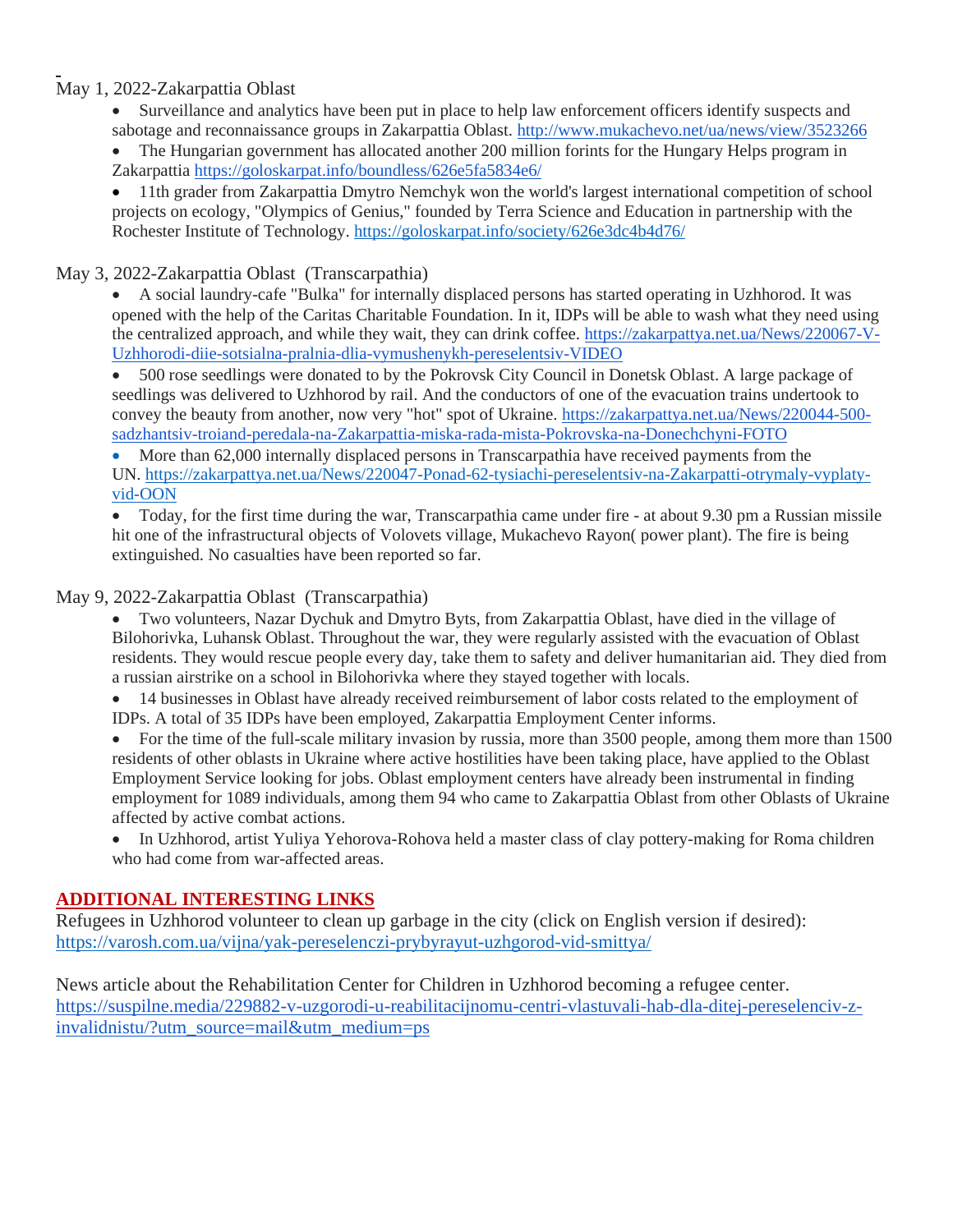### **ACTS OF KINDNESS PREVAIL**



50 baseball caps were created and donated from Vernon Hawk of La Grande, OR with the Ukrainian flag insignia. We appreciate this gift. Vernon is donating all proceeds to the Uzhhorod Refugee Fund. Here are long time sister city and **TOUCH** supporters Nancy and Mike Boom and Steve Bittner with their new caps at the regularly scheduled Stand For Ukraine rallies in downtown Corvallis (noon on Saturdays):





A group of women in Burns, Oregon made 20 quilts and afghans for the refugees. Judy Winn of Burns helped organize the community project. Nancy Mabee helped deliver them to Bend and then Paul Adams, a former Corvallis resident now residing in Bend with his wife, Ginny, transported them to Corvallis. That was a journey of over 285 miles! Thanks to the quilters and drivers who made this possible. The quilts will brighten and provide warmth to the lives of refugees in Uzhhorod (another 5,667 miles away). Those quilts will be included with several others made by the Benton County Mary's River Quilters and delivered this month.





Tom Kobald continues to donate donuts on the weekends throughout the month of May. GnomeNuts is parked at the Melon Shack on Hwy 20 and Garden Ave., in Corvallis, OR, Saturdays and Sundays, 9 am to 5 pm. **Proceeds will go entirely to the Uzhhorod Refugee Fund.** Thank you, Tom! If anyone wants to volunteer for a shift taking orders at the Donut Truck, contact Tom at: (541) 602 0484 or [gnomenutsdonuts@gmail.com](mailto:gnomenutsdonuts@gmail.com)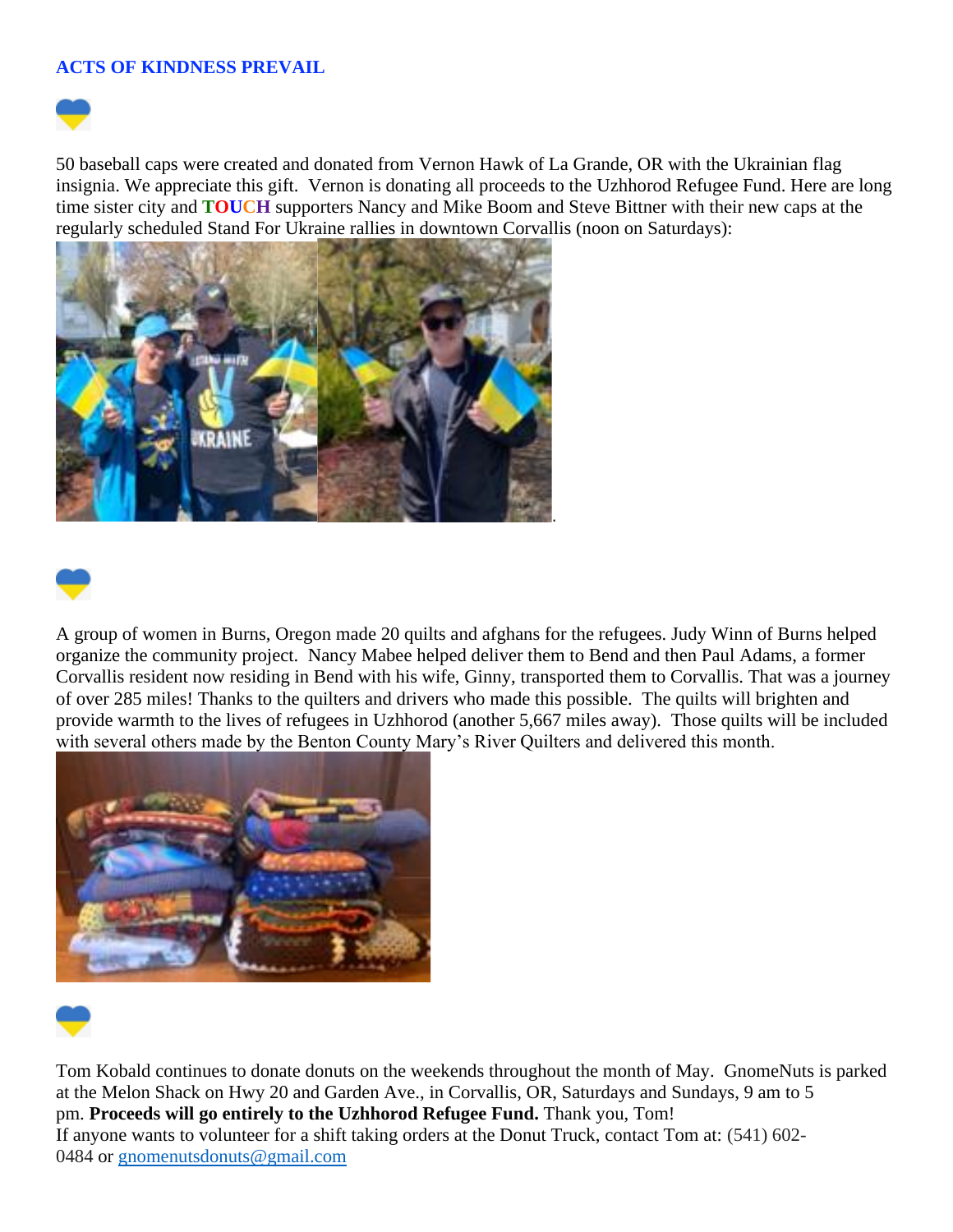

May is Sister Cities Month. The Corvallis Sister Cities Association is currently displaying the projects and mission of Corvallis' two sister cities in Gondar, Ethiopia and Uzhhorod, Ukraine at the Corvallis-Benton County Public Library. Art kits for children representing both cities are available from the librarians. Here are some photos of the displays:



# GONDAR Sister City Displays



# **UZHHOROD Sister City Displays**



The displays tell a beautiful story of the relationships that Corvallis has with both Gondar, Ethiopia and Uzhhorod, Ukraine. Thanks to Karen Sundseth and Patty Harris for setting up and arranging for these exhibits.



Earl Newman prints are still available at: [https://sistercities.corvallis.or.us/earl\\_newman\\_print/](https://sistercities.corvallis.or.us/earl_newman_print/) You can also purchase the Newman prints at the Corvallis Museum, 911 SW 2<sup>nd</sup> St, and at the Corvallis Arts Center, 700 SW Madison Ave., Corvallis, OR. Bakker Sister prints are available at the museum, also. Both Newman and Bakker prints can be obtained by emailing [standwithuzhhorod@gmail.com](mailto:standwithuzhhorod@gmail.com)